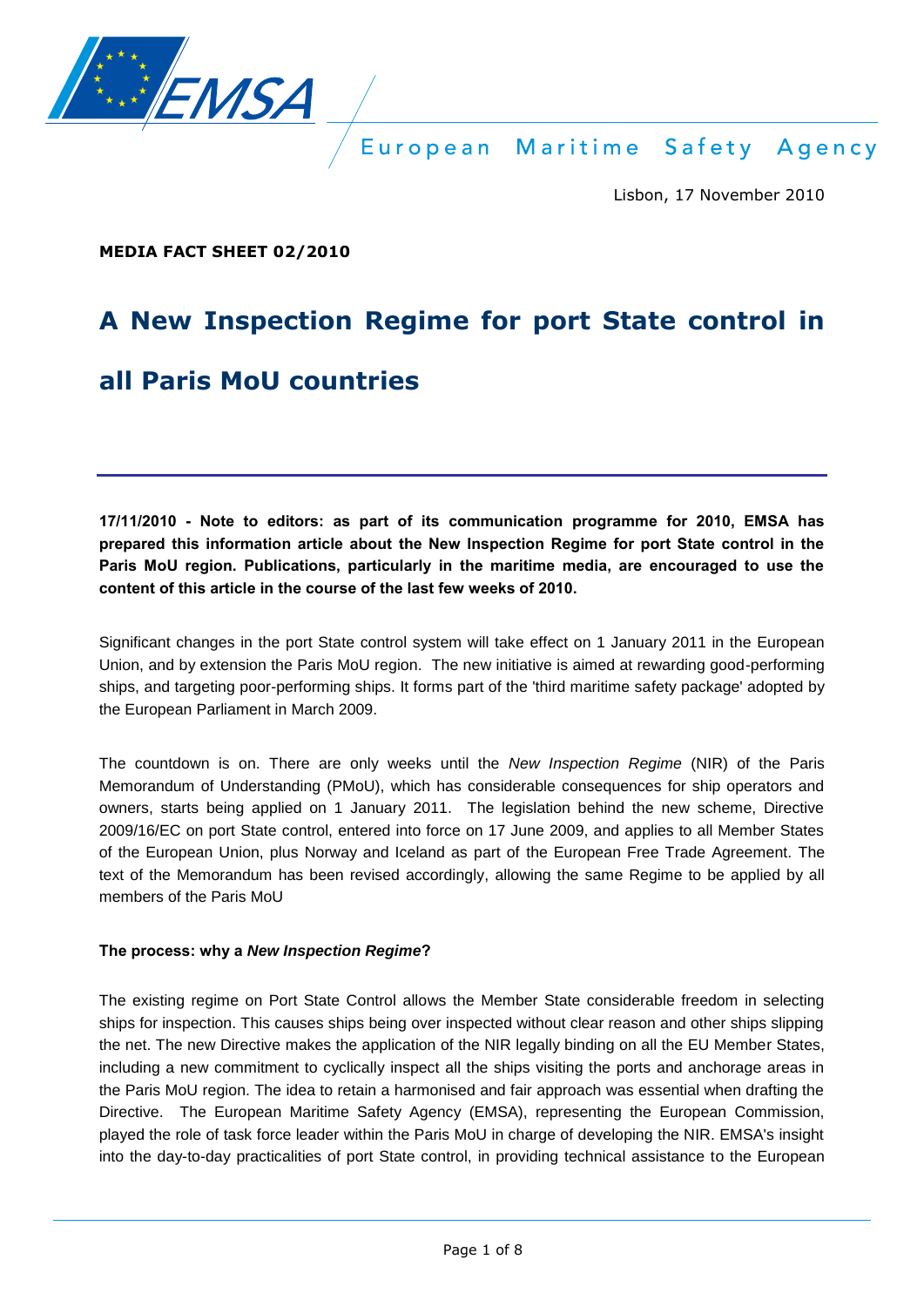Commission, made it possible for most provisions in the NIR and in the Directive to be identical. In short, common standards, Paris MoU-wide.



*Photo: EMSA's headquarters on the Tagus estuary in central Lisbon* 

#### **The rationale: targeting poor performers**

As those in the shipping industry know, the majority of shipping is carried out in a professional, safe and secure manner, yet problems can be caused by a minority which may seek to cut corners, and disrespect standards. A correct balance is to ensure safety, while subjecting ships to an appropriate level of inspections, which can be time-consuming and costly. So the NIR contains improved mechanisms for targeting such substandard ships. While all ships visiting the region will be inspected, the inspection frequency depends on a 'risk profile' assigned to each ship. While this is bad news for poor-performers, there is good news for the majority who perform well: the NIR also recognises the need to pose a lesser burden on good operators who, under the new regime (and provided that a number of other conditions are met), can enjoy a time window of up to 36 months without inspections. Conversely, it imposes tougher enforcement on substandard ships that, in the worst case scenario, may be forced to leave the region. A ship's risk profile will be based on criteria such as its type, age, flag, class society, inspection history and notably, managing company (the ISM manager).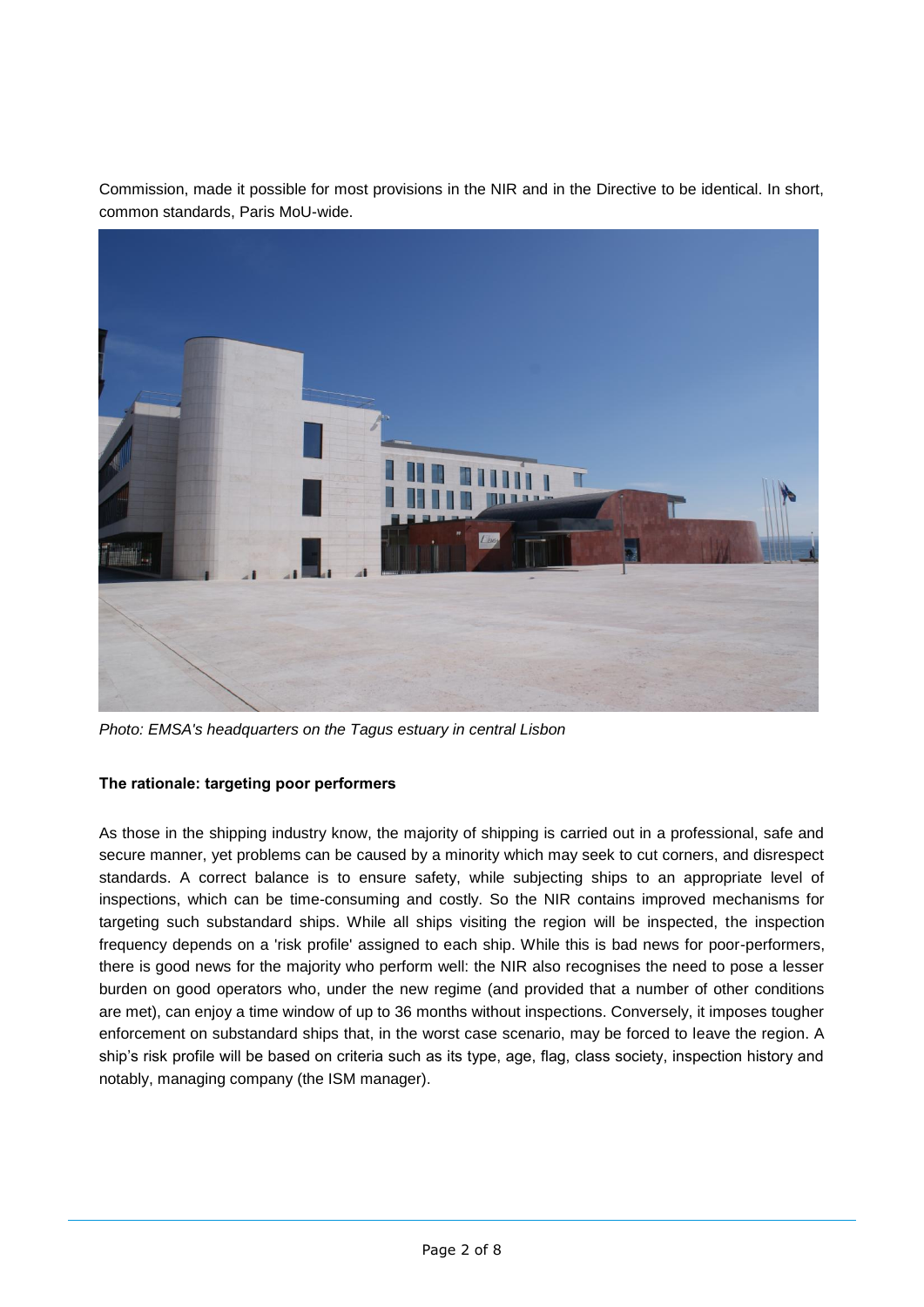#### **Tools to aid port State control officers, and ensure a standardised approach**

In addition to the development of the NIR, EMSA is also engaged in facilitating the regime's correct introduction and smooth functioning. In particular, the Agency has developed a new supporting information system, and is providing training to users in the national administrations and the PMoU Secretariat. It is also developing other tools to support the daily work of the port State control officers (PSCOs) across the PMoU region.

The PSC Targeting and Information System ('THETIS') is the new information system to support the NIR. The system, currently at the latest stages of development, contains all the functionalities stemming from the NIR requirements. EMSA is the project manager of THETIS, and the Agency has made substantial investment in the tool. THETIS is the most advanced system of its kind. It is capable of calculating and attributing to each ship in the database a risk profile which is continuously updated. Furthermore, it calculates the 'achievement level' of the inspection commitment of each Member State (i.e. ensuring that promises to inspect are kept). THETIS also monitors missed inspections, and at the same time allows for recording of the reasons for missed inspections.

An important new feature of THETIS is the direct processing of ship call information. The system receives ship arrival and departure information from the Member States through SafeSeaNet, the EU's vessel traffic monitoring and information system. THETIS will then use the ship call information received from SafeSeaNet to automatically indicate the ships due for inspection in all ports and anchorage areas of the PMoU region. All EU Member States are required through the Directive to have in place the necessary arrangements to facilitate the collection and reporting of ship arrival and departure information through their own national systems. Shipowners, masters, agents or operators of ships calling at ports of members of the PMOU will have an important role as initiators of ship call information.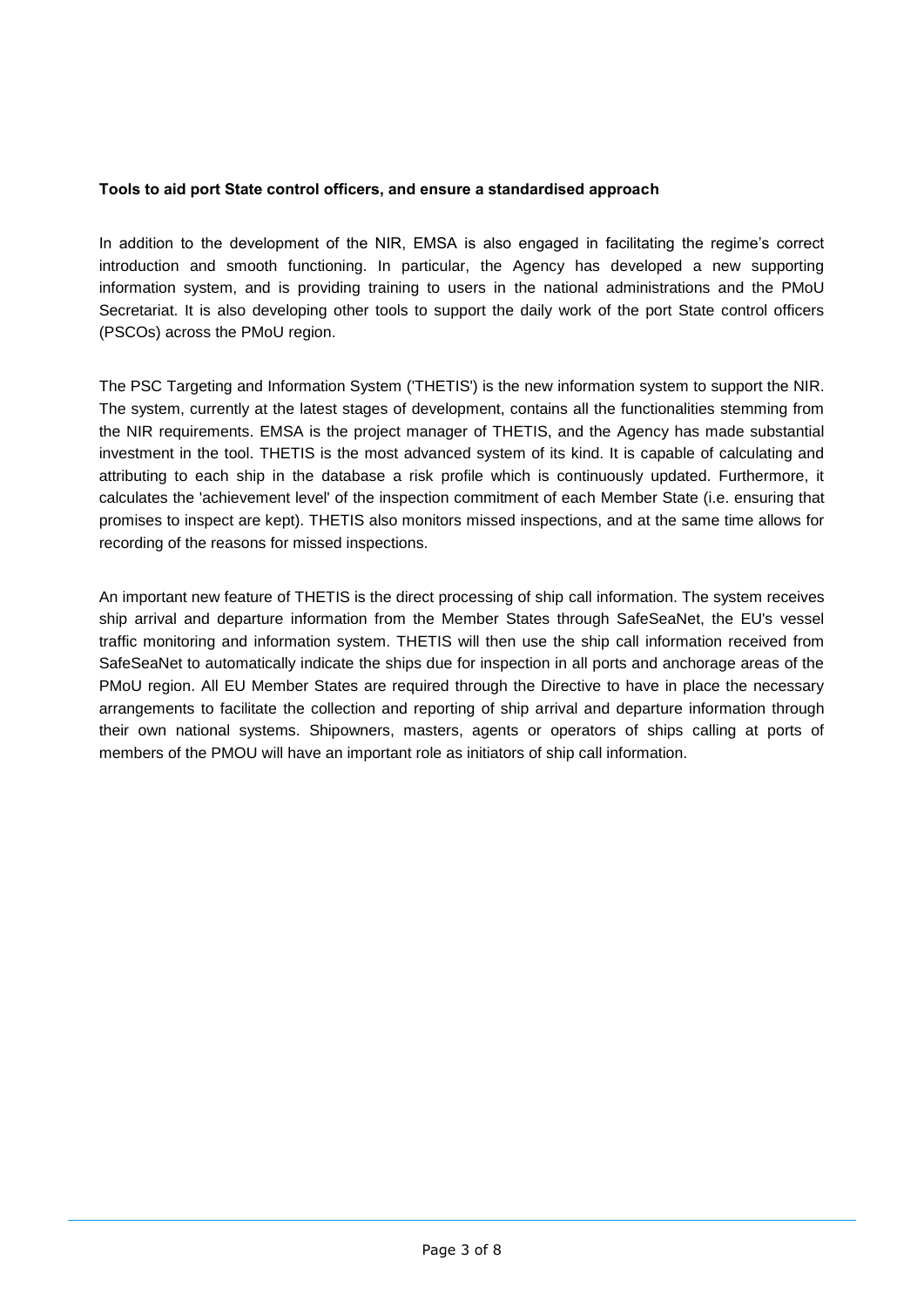

#### **The information stipulated by the NIR**

The NIR requires the following information for any ship arriving and leaving ports or anchorages in the PMOU region to be made available to THETIS:

- Pre-arrival notification, at least 72 hours in advance for ships eligible for expanded inspection<sup>1</sup>
- Pre-arrival notification at least 24 hours in advance
- Actual Time of Arrival

Actual Time of Departure

Failing to report the above information may cause a ship to be targeted for inspection or be subject to the imposition of penalties. Bearing this in mind, the Agency has cooperated with the Member States in informing the industry about the new requirements. In particular, the Agency has been engaged in

 $1$  The content of an Expanded Inspection is regulated in the EU through Commission Regulation (EU) No 428/2010 of 20 May 2010 (OJ L125, 21.05.2010, p.2)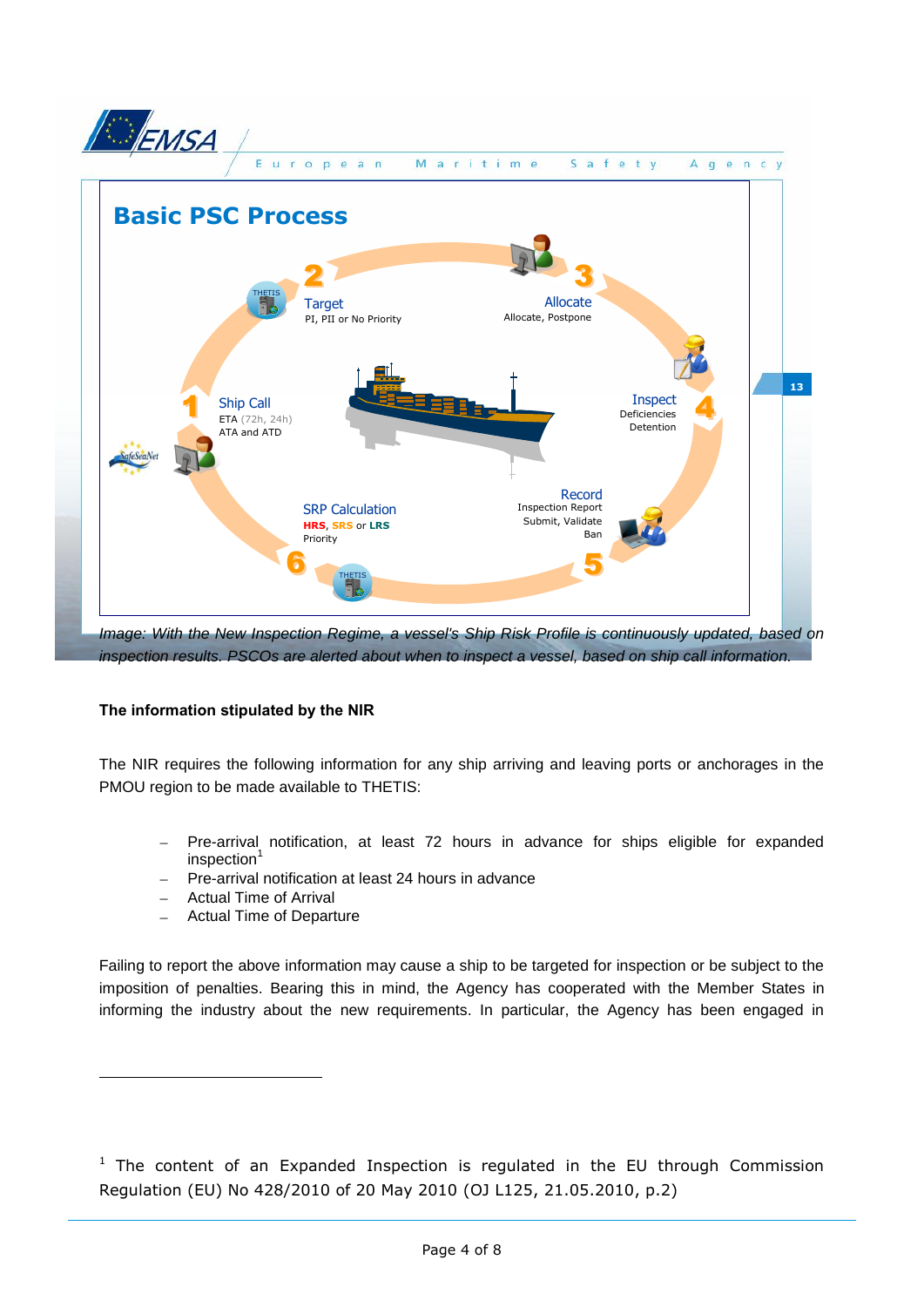dedicated information campaigns, distribution of leaflets, meetings with industry associations and updating of the websites. These activities will increase towards the end of 2010.

#### **Timelines for the NIR**

Although, the Directive's transposition period expires on 1 January 2011, it is important to note that the Directive officially entered into force on 17 June 2009. Therefore, application of the new Directive's



**Image: The collection of information for the NIR began in June 2009, while application of the rules begins in January 2011.** 

As mentioned above, the ship risk profile includes a company performance criterion as a new parameter. The company is defined as the organisation taking the responsibilities resulting from the International Safety Management Code, or simply the "ISM manager". The company performance calculation will take only inspection results in the Paris MoU region into account. Company performance will also have consequences for publications. In the EU context, this is regulated through Commission Regulation (EU) No 802/2010 of 13 September 2010 (OJ L 241, 14.09.2010, p.4). Through this Regulation, EMSA is required to publish, through its website, the list of companies having a low or very low performance on the basis of the preceding 36 months. Publication will commence on 17 June 2012, when complete data will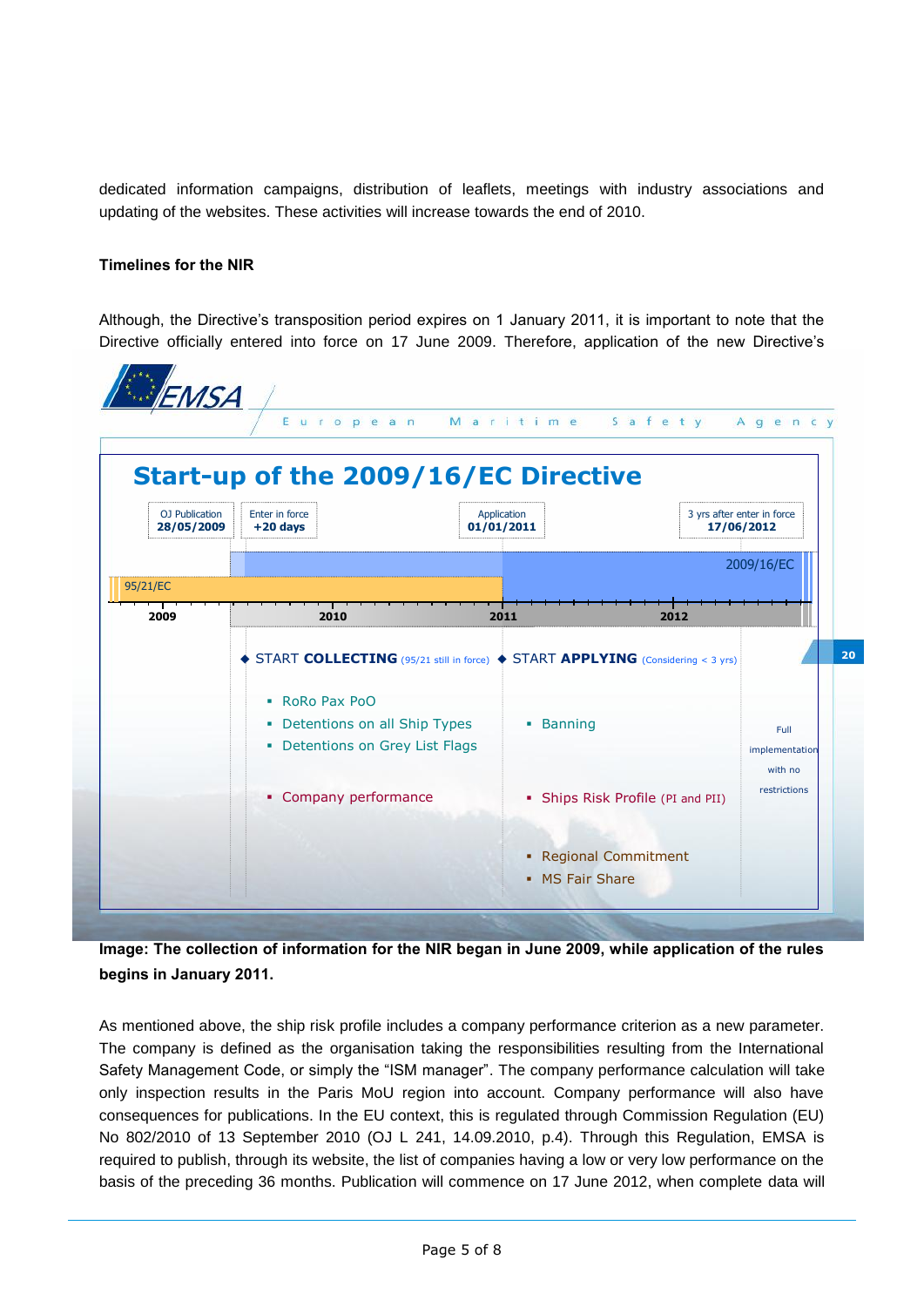be available for a continuous period of 36 months. However it is important to note that the company performance criterion will be used as a parameter in the ship risk profiles from 1 January 2011, on the basis of the available data.

As regards the new refusal of access (banning) provisions within the NIR, these will now apply to all ship types and may be imposed on ships flying flags on both the black and grey lists<sup>2</sup>. Furthermore, the provisions introduce a minimum ban period before a refusal of access order can be lifted. This minimum period increases with any subsequent ban, and could eventually be permanent after the third or fourth ban, depending on the case. The practical implementation of these provisions means that, as from 1 January 2011, any ship flying a black or grey listed flag and having two or more detentions since 17 June 2009, will be particularly susceptible to banning; if such ship is detained again after 1 January 2011, the ship will be banned from all ports in the PMoU region and for a period of at least three months.

#### **Ensuring continuity in port State control, alongside innovation**

Although the Directive introduces new port State control requirements, it maintains and reinforces some of the requirements of the current regime. In particular, the Directive recognises the need for mechanisms allowing ship owners to appeal against a detention or a refusal of access issued by a Member State. The respective competent authorities are required to establish and maintain appropriate procedures for this purpose. It is important to note that an appeal does not suspend a detention or a refusal of access. Should the appeal result in the competent authority upholding a ship owner or operator's appeal, this will mean an automatic rectification, including any necessary amendments in the information recorded in THETIS. This provides a more solid alternative to the existing remedy of the PMoU Review Panel, which, although probably quicker and easier as a process, is still limited to an essentially advisory function vis-àvis the sanctioning port State.

 $2$  Information on the categorization of flag States can be found in Commission Regulation (EU) No 801/2010 of 13 September 2010 (OJ L 241, 14.9.2010, p.1)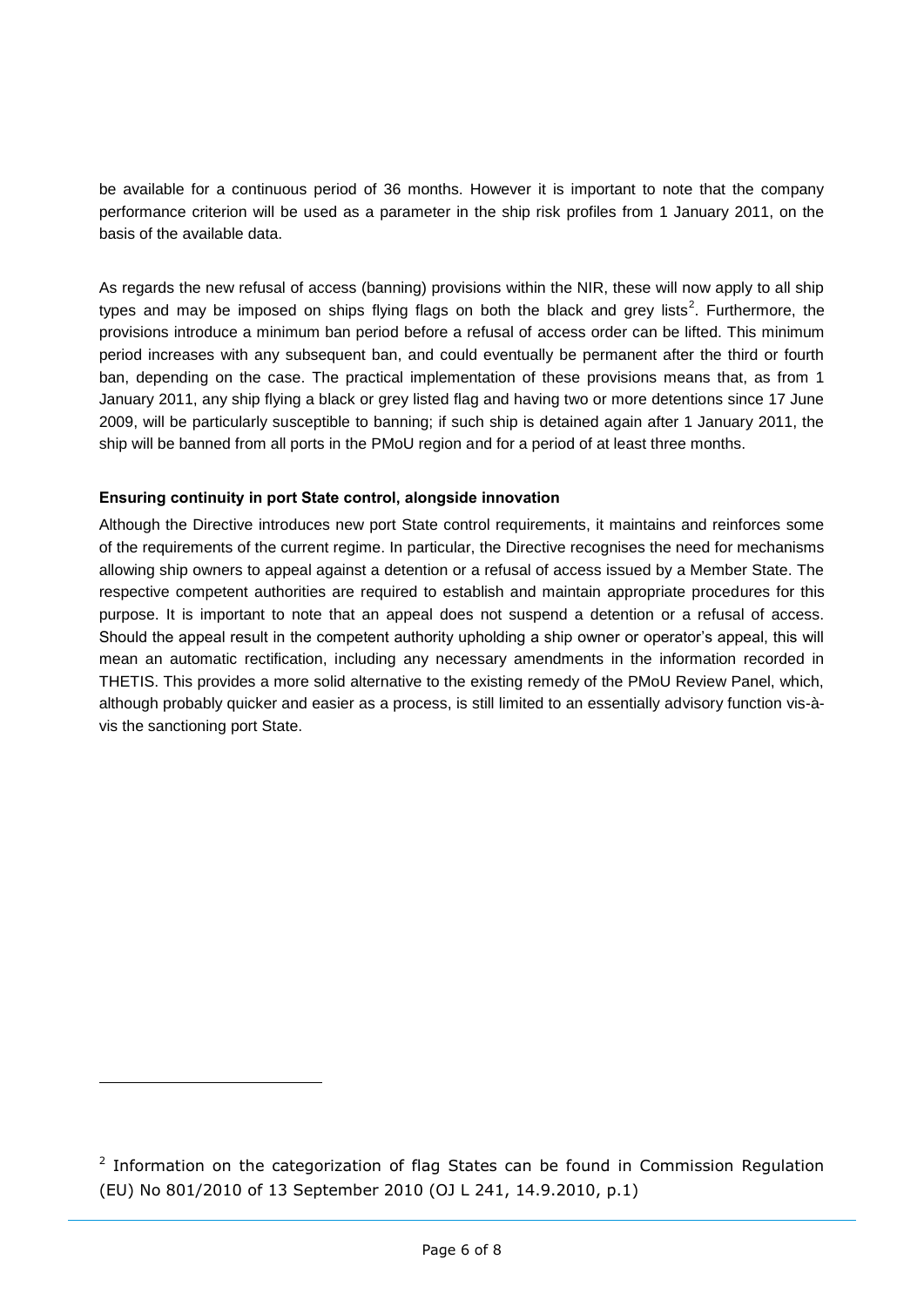



### **2010: a year of training and preparation**

The need for appropriate professional competency and training of the port State Control Officers (PSCOs) carrying inspections in the PMoU region is also reflected in the Directive. These qualifications and training should be harmonised as much as possible. EMSA greatly supports this long-term goal. The development of harmonised training tools for PSCOs is an important task for the Agency. A harmonized training scheme is offered for the training and qualification of PSCOs of all member States participating in the PMoU. In particular, EMSA organises several training weeks every year, dedicated to sessions focusing separately on new, and on experienced, PSCOs. Since the foundation of EMSA, around 700 PSCOs from all PMoU members have participated in these dedicated training courses.

2010 is turning out to be a particular challenging year for EMSA in terms of training. With the introduction of the NIR and the new information system, the Agency has doubled efforts by delivering additional tailormade 'train-the-trainer' courses about NIR and THETIS. These sessions have allowed ample participation of representatives from all member States and the PMoU Secretariat, to ensure a smooth introduction of the new regime.

## **EMSA's wider activities in the PSC field: increasing efficiency, enforcing fair play**